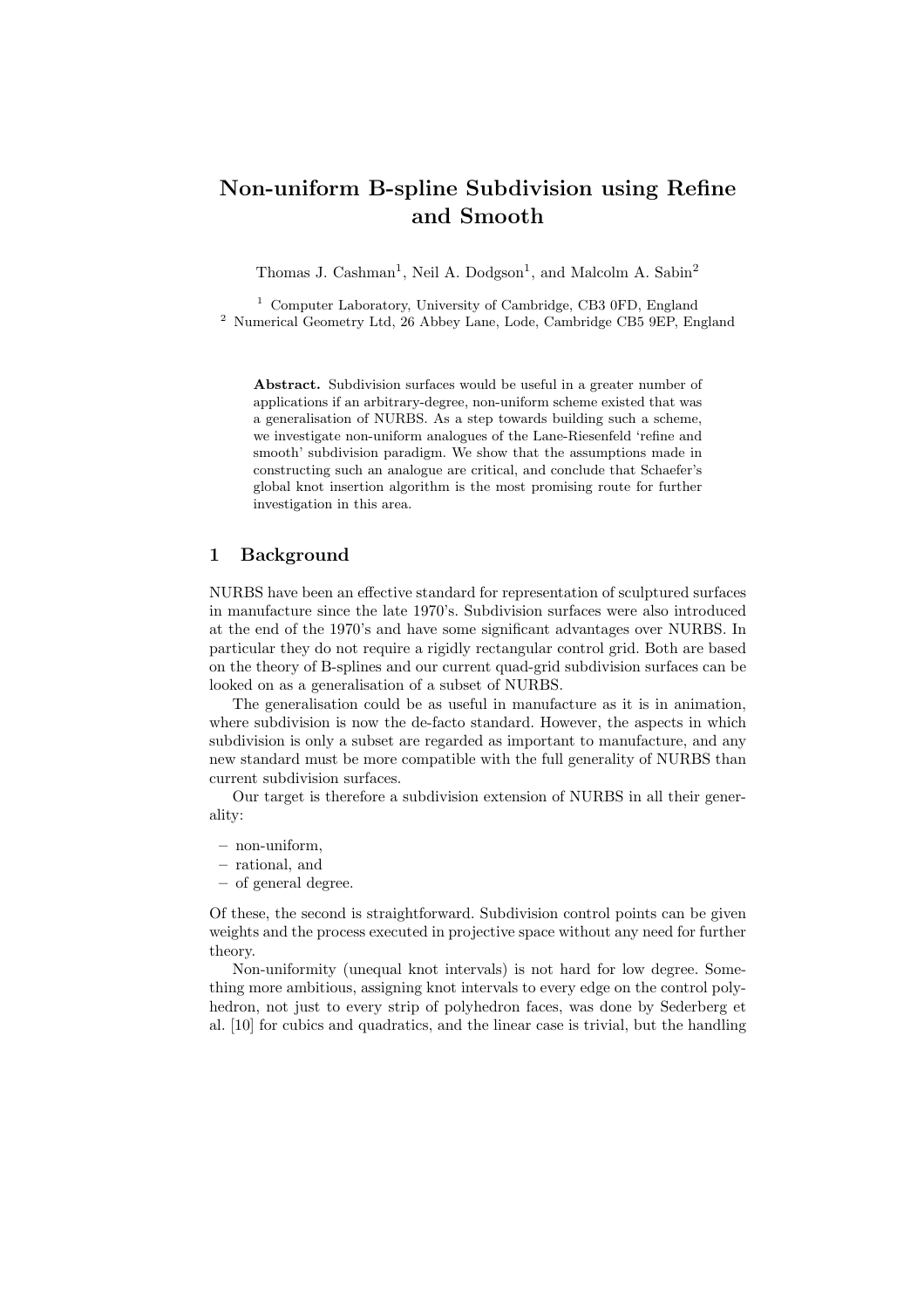of general degree is necessary for a subdivision method to be a generalisation of NURBS.

The work described here is an initial exploration of this target. We first address the univariate case, which we expect to map readily into tensor product surfaces. There is no point in making ad hoc rules for extraordinary vertices without having that firm foundation to build on.

In the uniform case, subdivision schemes for general degree B-splines are easily constructed and implemented using the Lane-Riesenfeld refine and smooth paradigm [7]. Instead of computing the new vertices directly by applying large stencils to the coarse polygon, a low degree refinement is first made locally, and then a sequence of smoothings by small, local filter operations is applied. The more smoothing steps, the higher the degree of the limit curve.

In the bivariate case, this approach gives efficiency as well as cleanness of code. Applying  $k \, 2 \times 2$  smoothing filters uses 4k multiplications per coordinate per new vertex; applying  $\frac{1}{2}k$  3 × 3 filters uses  $4\frac{1}{2}k$ . Applying a single  $k \times k$  filter takes  $k^2$  which is significantly more for large k.

The advantage is felt even more keenly when extraordinary vertices are introduced. Designing high-degree stencils for each valency is a non-trivial task, and designing rules for all possible combinations of extraordinary points within a large stencil is not a sensible ambition.

Although we are not addressing extraordinary points yet, the knowledge that we shall be looking at it in the future helps to steer the early work.

We want to formulate the refinement process for general degree non-uniform B-spline subdivision in terms of a composite of steps using small stencils. The archetype is the uniform refine and smooth approach.

We know exactly the complete subdivision matrices for general degree and general knot vectors. Once it has been decided what new knots are to be inserted (and this is a separate issue which we plan to address systematically), determining the new polygon is just a particular case of knot insertion. The algorithm used to insert the new knots may affect our view of the problem but is otherwise irrelevant, as the subdivision matrix is unique.

The question is how that wide-band matrix can be factorized into the narrowband factors which correspond to the small-stencil operations that we need. This is the question addressed by the remainder of this paper.

### 1.1 Contents

After establishing some notation we start this exploration in Section 2, by looking at the matrices for order k and  $k+2$  in the middle of a long polygon with a nonuniform knot-vector. This approach fails to find a factorisation in the general case, so we consider the particular case of Bézier end conditions in Section 3. This sub-problem is particularly important, because current subdivision schemes make a choice between

– using control points outside the surface (which leads to the edge of the surface not being particularly easily controlled), or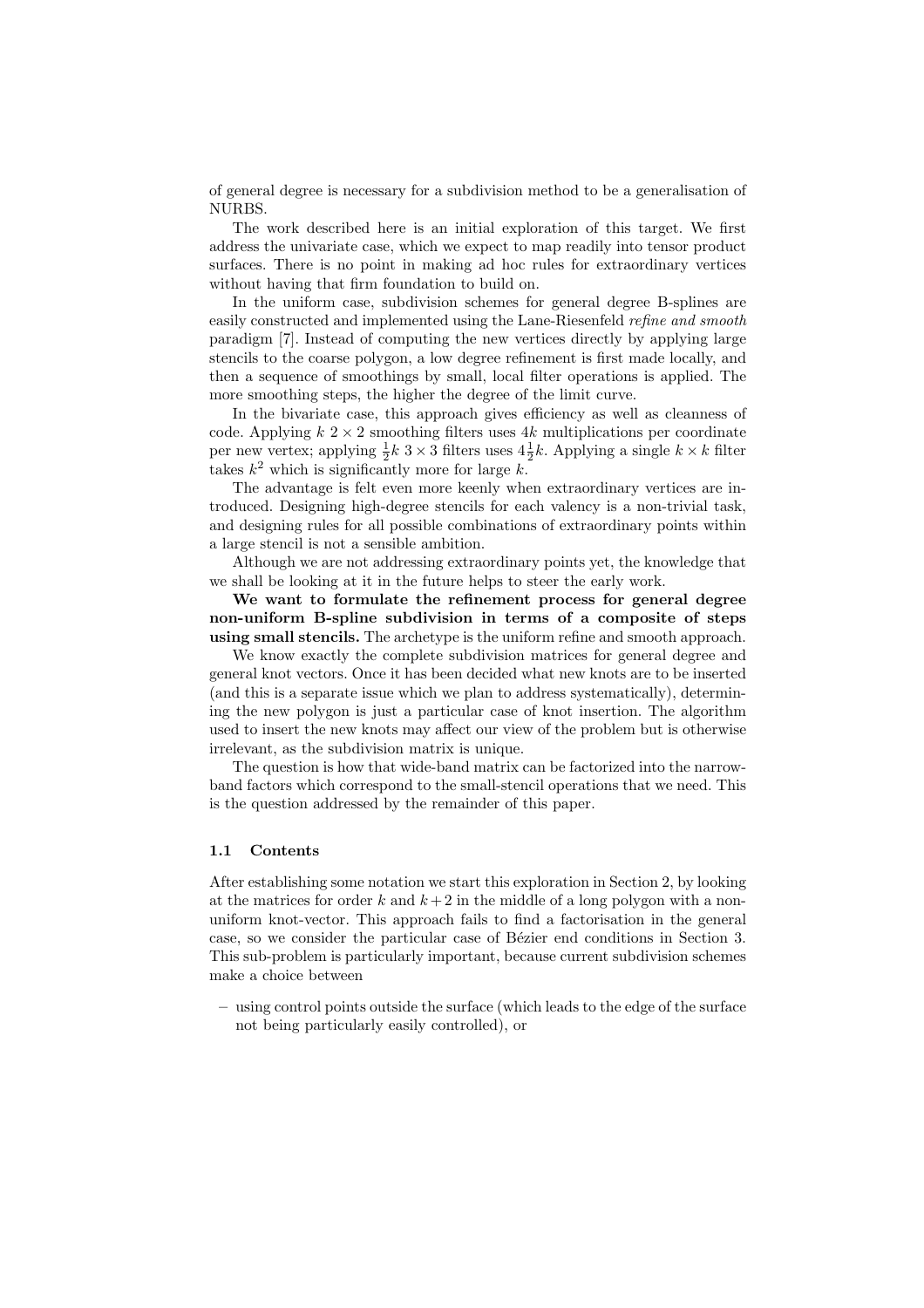– using an ad hoc variation of the rules at the edge (which gives good control of the position of the edge but no control of the first derivative across it, and zero second derivative, leading to bad curvature plots).

Bézier end conditions would allow good control of both the edge itself and the tangents across it, and are described elegantly in terms of having a fully multiple knot at the end. They therefore fall naturally into a non-uniform context. However in this case, as in Section 2, we fail to find a suitable factorisation of the relevant subdivision matrices.

We discuss the reasons for this failure in Section 4 and describe a different approach from Schaefer and Goldman [4] which meets our original goals using a blossoming approach. In Section 5, we apply this technique to the Bézier end conditions of Section 3 to give a concrete example of a non-uniform subdivision matrix expressed as the product of narrow-band factors. Finally, we draw some conclusions in Section 6.

#### 1.2 Notation

We will write  $\tau_i$  for the *i*th knot of the original knot vector  $\tau$ , and  $t_{2i}$  for the corresponding knot in the refined knot vector  $\boldsymbol{t}$  ( $\tau_i = t_{2i}$ ).  $t_i$  at odd values of i is the knot inserted between knots  $\tau_{(i-1)/2}$  and  $\tau_{(i+1)/2}$ . As for all B-splines, we require  $t_i \leq t_{i+1}$  for all i.

Let the subdivision matrix of order k (degree  $k-1$ ) that transforms B-splines on  $\tau$  into B-splines on  $t$  be  $S^k$ . Knot insertion is simply a change of basis [8], and if  $B_{l,k,\gamma}(x)$  is the *l*th B-spline basis function of order k on knot vector  $\gamma$ , then  $S<sup>k</sup>$  is the basis transformation matrix that gives the coordinates of each  $B_{j,k,\tau}(x)$  relative to the  $B_{i,k,\tau}(x)$ :

$$
B_{j,k,\tau}(x) = \sum_{i} S_{ij}^{k} B_{i,k,\tau}(x)
$$
\n(1)

In application to subdivision, the coefficient that multiplies the  $j$ th control point in contribution to the *i*th new control point is therefore  $S_{ij}^k$ . (The original description of the Oslo algorithm [2] uses the notation  $\alpha_{jk}(i)$  for  $S_{ij}^k$ . Varying i for a given j produces a *mask*, and varying j for a given i produces a *stencil*.

# 2 Factorising Non-Uniform Knot Insertions

Uniform subdivision generalises, in the non-uniform case, to knot insertion, first published as the 'Oslo algorithm' by Cohen et al. [2], and independently as the Boehm algorithm [1]. There has been little work so far, however, on generalising Lane and Riesenfeld's work [7] to non-uniform subdivision by varying smoother mask coefficients in a similar way. Goldman et al. [5] present a construction for knots in geometric series, but do not consider the general case. Warren [11] considers a framework for non-uniform knot sequences, but limits knot vector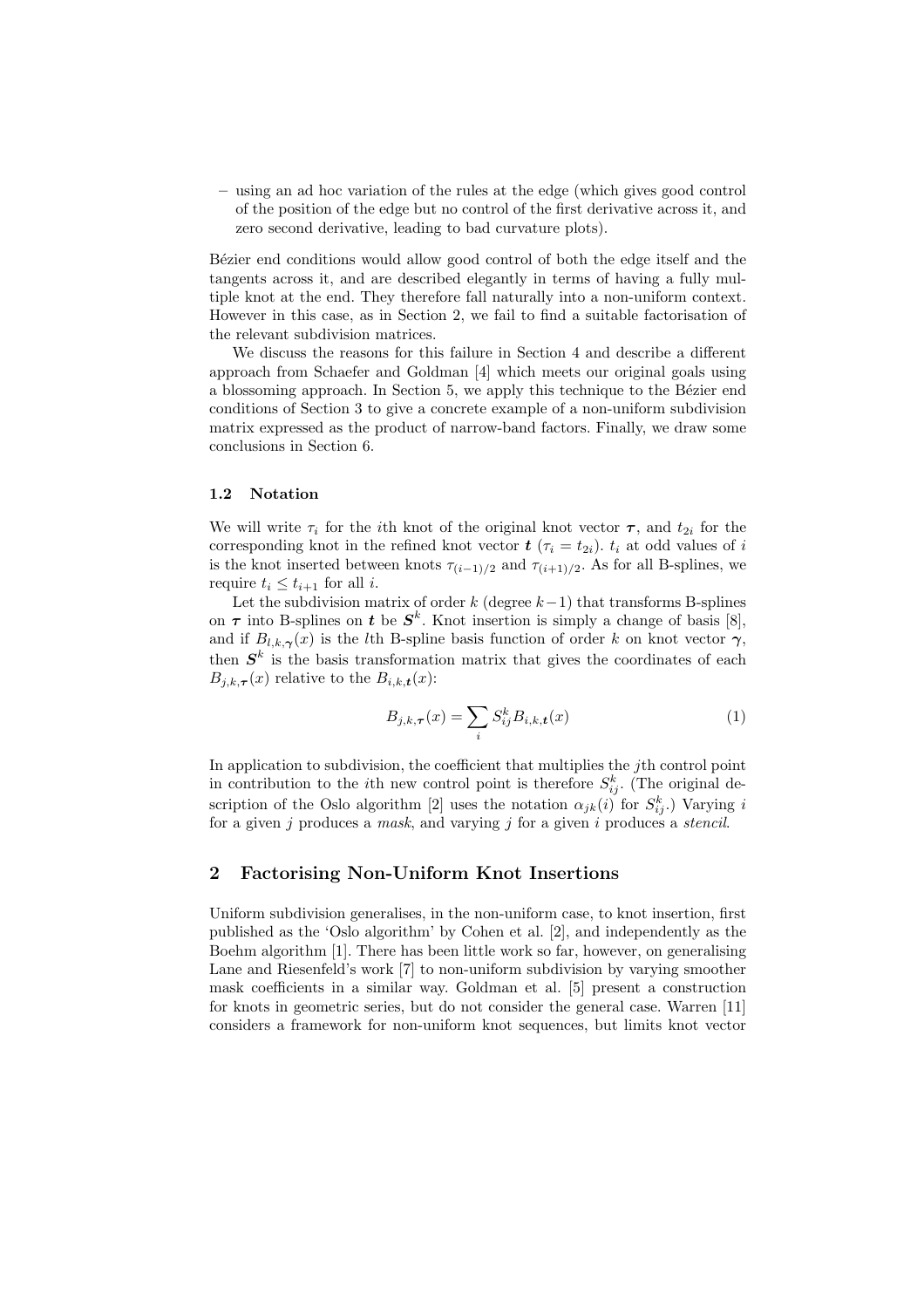refinement to midpoint insertion, and Gregory et al. [6] derive results for a nonuniform 'corner cutting' procedure. Neither of these approaches is based on Bspline knot insertion, however, which is required for compatibility with NURBS. In this paper, we consider two generalisations which are based on knot insertion: our own non-uniform refine and smooth, and Schaefer's algorithm [4].

### 2.1 Oslo knot insertion

We can find  $S<sup>k</sup>$  in several equivalent ways. To begin with, since  $k = 1$  gives a piecewise constant B-spline, we can see that  $S^1$  for our  $\tau$  and  $t$  is the matrix which duplicates control points (the 'refine' step of Lane-Riesenfeld):

$$
\begin{bmatrix}\n\ddots & & & \\
& 1 & 0 & & \\
& 1 & 0 & & \\
& 0 & 1 & & \\
& & \ddots & & \\
& & & & \n\end{bmatrix}
$$
\n(2)

For  $k > 1$ , the Oslo algorithm [2] calculates the values that can be non-zero for a row of  $S^k$  using a triangular scheme. The sum of the values in each row of  $S^k$ is always 1, and each row is therefore 'smeared out' as  $k$  increases — echoing, in a discrete way, the continuous convolution of B-spline basis functions. There is a triangle generated by the Oslo algorithm for each row of  $S<sup>k</sup>$ , with an apex at each '1' of  $S^1$ .

#### 2.2 Understanding uniform refine and smooth

We want to formulate the properties of a *uniform* refine and smooth factorisation in terms of the knot insertion matrices  $S<sup>k</sup>$ , and then generalise to a non-uniform factorisation with similar properties. To do so, we need to look at the following appealing property of the Lane-Riesenfeld algorithm.

 $-$  After  $d$  smoothing steps, the points are the control polygon for a uniform B-spline of degree  $d$  which matches the B-spline of the same degree (with knot intervals doubled) defined on the original polygon.

This property cannot be generalised in terms of constant knot vectors  $\tau$  and  $t$ . To see this, consider a single knot interval  $[\tau_i \tau_{i+1}]$ . The knot  $t_{2i+1}$  is inserted here and the relevant part of  $S^1$  (for *constant* basis functions) is  $(\frac{1}{1})$ , duplicating the control point which corresponds to the original interval. The result of smoothing these values in any ratio is therefore to return the same original point. *Linear* basis functions, however, have a support of two knot intervals, so within  $[\tau_i \tau_{i+1}]$ there is only one new basis function and the relevant part of  $S^2$  is  $(\frac{1}{2}, \frac{1}{2})$ , taking a mean of adjacent points.

This problem arises because where  $k$  is even, control points correspond to knot *values*. Where  $k$  is odd, they are paired with knot *intervals*. We therefore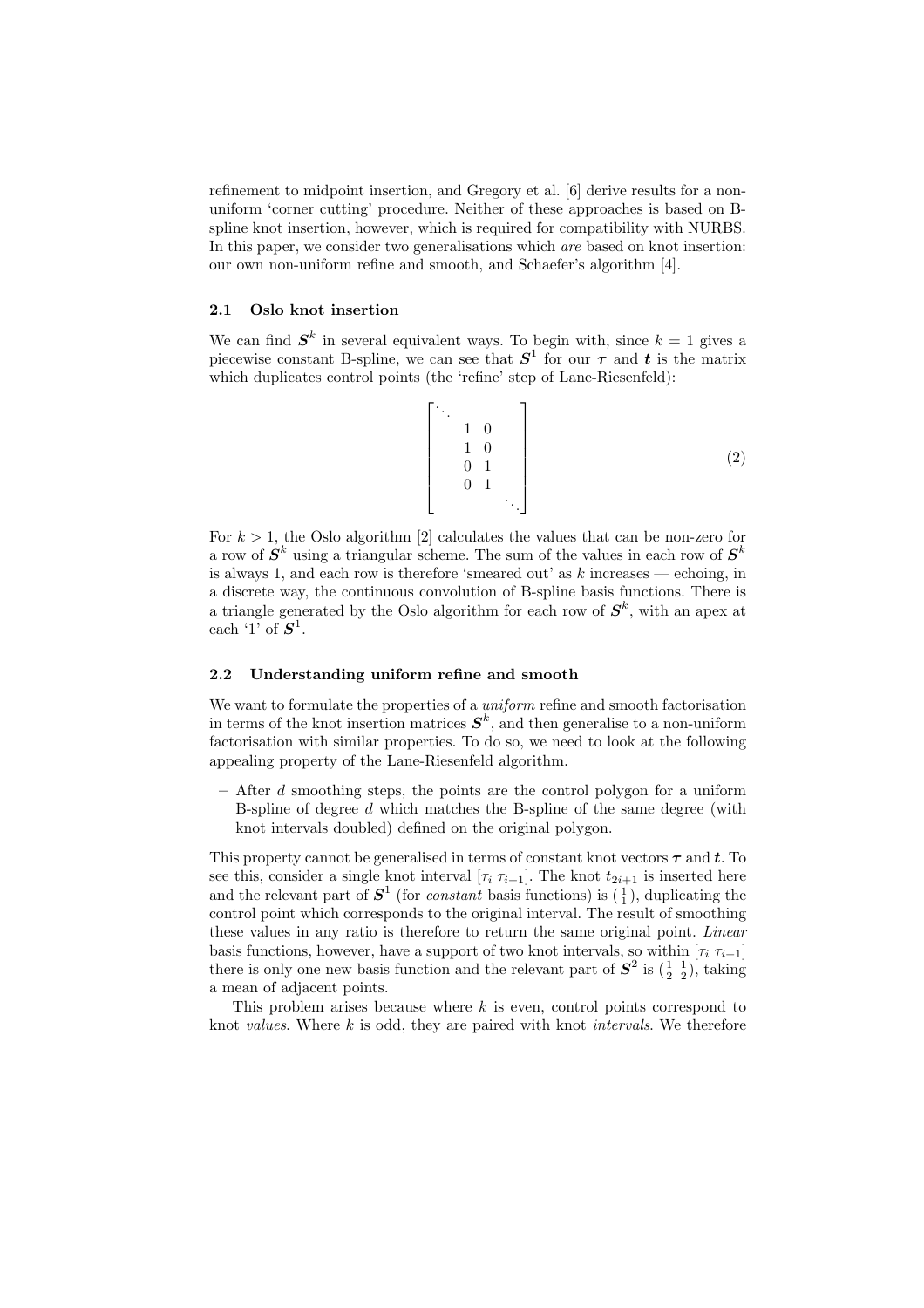cannot hope to compare  $S^j$  with  $S^k$  in the non-uniform case if  $|j - k|$  is odd. To do so, we would need to either change  $\tau$  and  $t$  or violate symmetry.

Bearing this in mind, we might list properties of a uniform refine and smooth factorisation as follows. We take  $\theta = 1 + (k+1 \mod 2)$ , so  $\theta = 1$  where k is odd, and 2 where  $k$  is even.

- A. For any k, there are smoothing matrices  $M^{\theta}, \ldots, M^{k-1}$  such that  $S^k =$  $\boldsymbol{M}^{k-1}\boldsymbol{M}^{k-2}\ldots\boldsymbol{M}^{\theta}\boldsymbol{S}^{\theta}.$
- B. Furthermore, for each  $\kappa < k$  such that  $k \kappa$  is even,  $\mathbf{M}^{\kappa-1} \dots \mathbf{M}^{\theta} \mathbf{S}^{\theta} = \mathbf{S}^{\kappa}$ .
- $C.$  Each  $M$  is a band matrix of bandwidth 2.
- D. Each row of each M performs  $\frac{1}{2}$ ,  $\frac{1}{2}$  averaging.

No factorisation for non-uniform knot insertion can hold all four of these properties, so we are looking for a generalisation which maintains a chosen subset. In particular, property A makes the factorisation useful and property C is important for the benefits of locality discussed in Section 1. In Section 4, we will consider Schaefer's generalisation [4] of refine and smooth which holds just these two of the four. In this section, we consider a non-uniform analogue of the Lane-Riesenfeld approach which also maintains property B.

### 2.3 Our generalised refine and smooth

Since our non-uniform refine and smooth will not hold property D, we allow each row  $M_i^k$  of the smoothing matrices to hold a different ratio. These ratios may differ within the same matrix and between different smoothing matrices — we only require that the weights in each row still sum to 1. Taking affine combinations of points is necessary in order to retain invariance under solidbody (and affine) transformations.

We can also consider the product of two smoothing matrices  $M^{k+1}M^k$  as a single smoothing matrix which takes a weighted mean of three rows. If the weights in the *i*th row of the smoother matrix that gives  $S^{d+2}$  from  $S^d$  are  $\alpha_i^d$ ,  $\beta_i^d$  and  $1 - (\alpha_i^d + \beta_i^d)$ , then we require

$$
\alpha_i^d \mathbf{S}_i^d + \beta_i^d \mathbf{S}_{i+1}^d + (1 - \alpha_i^d - \beta_i^d) \mathbf{S}_{i+2}^d = \mathbf{S}_i^{d+2}
$$
  
i.e. 
$$
\alpha_i^d (\mathbf{S}_i^d - \mathbf{S}_{i+2}^d) + \beta_i^d (\mathbf{S}_{i+1}^d - \mathbf{S}_{i+2}^d) = \mathbf{S}_i^{d+2} - \mathbf{S}_{i+2}^d
$$
 (3)

Or expressed as a system of equations (which must be satisfied for all  $j$ ),

$$
(\alpha_i^d \ \beta_i^d) \left( \begin{array}{c} \mathbf{S}_i^d - \mathbf{S}_{i+2}^d \\ \mathbf{S}_{i+1}^d - \mathbf{S}_{i+2}^d \end{array} \right) = (\mathbf{S}_i^{d+2} - \mathbf{S}_{i+2}^d). \tag{4}
$$

We only want to look at every second d. If k is even,  $d \in \{2, 4, \ldots, k\}$  and if k is odd,  $d \in \{1, 3, ..., k\}$ . This means that the 'refine' step of our generalisation is  $S^{\theta}$  from property A. If the resulting systems of equations (4), one for each value of j, has a solution for  $\alpha_i^d$  and  $\beta_i^d$  for every i and relevant d, then we will say that the knot vector refinement  $t$  of  $\tau$  has a refine and smooth formulation.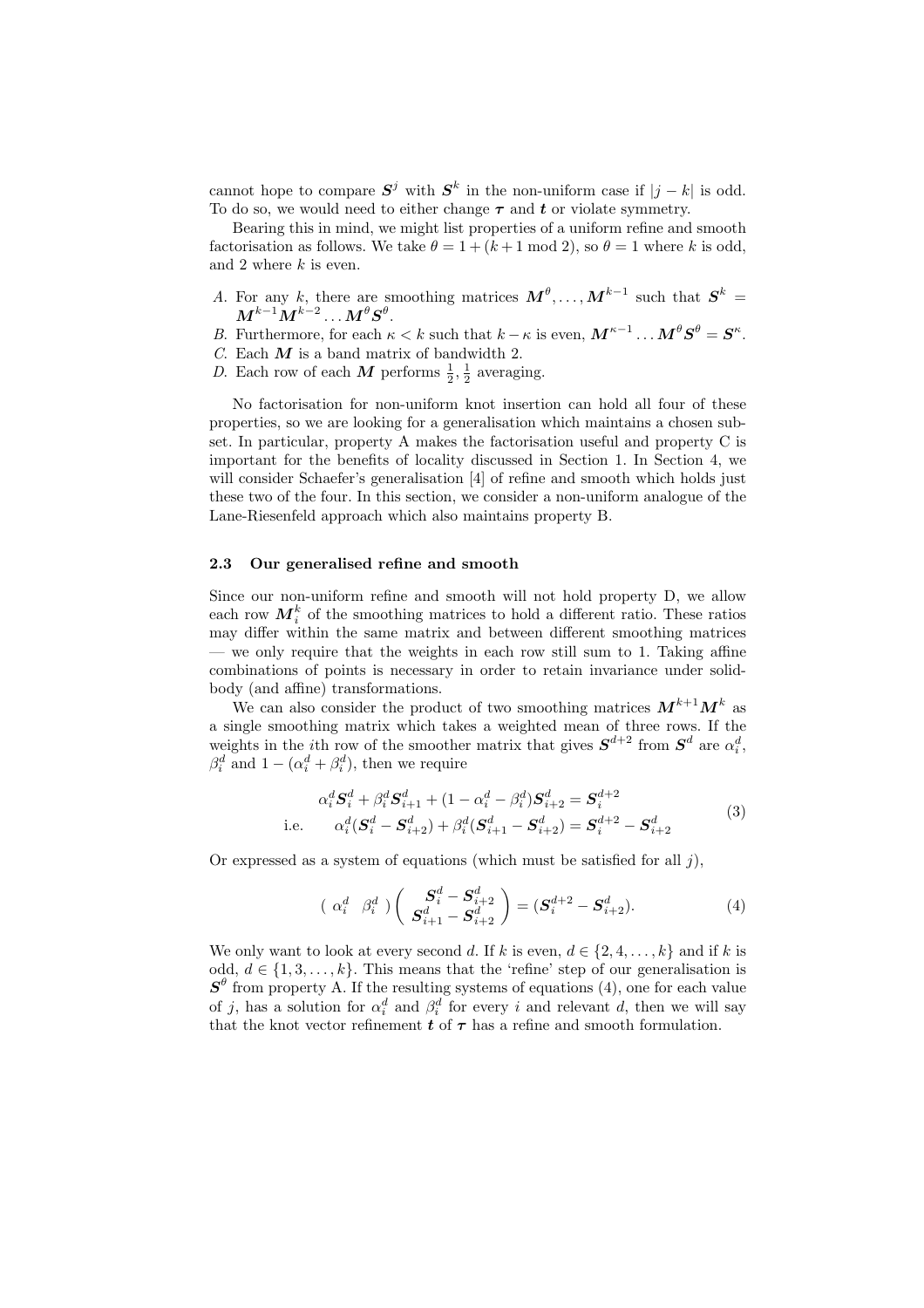#### 2.4 Two stencils to consider

In order to characterise the behaviour of our refine and smooth factorisation, we now need to establish the values of  $i$  we need to consider in the systems  $(4)$ . Each system sets up a correspondence between a set of four rows: three in  $S<sup>d</sup>$ and another in  $S^{d+2}$ . There is no need to examine two such sets if there is an isomorphism between the two.

As our  $\tau$  and  $t$  perform binary subdivision, there are only two types of stencil appearing in each  $S<sup>k</sup>$ , and there are therefore two differing sets of rows to consider. At  $S^1$ , the two groups of three rows, which are both smoothed to obtain a row of  $S^3$ , are

$$
\begin{array}{cccc}\n1 & 0 & 1 & 0 \\
1 & 0 & \text{and} & 0 & 1 \\
0 & 1 & 0 & 1\n\end{array}.
$$
\n(5)

Every other collection of three rows is isomorphic to one of these cases, where the required mapping involves just a shift and subscript-rewriting. We can obtain the row entries for both cases (5) using the Oslo algorithm [2] and check every resulting linear system  $(4)$  to a given depth  $k$ .

The number of equations to be satisfied in a system (4) depends on the width of the stencils in the relevant rows. These stencils grow wider with  $k$ , so we expect the systems to become more constrained as  $k$  grows. If  $k$  is large enough, we may require additional constraints on  $\tau$  and  $t$  in order to satisfy the systems, as each smoother has just two degrees of freedom.

#### 2.5 Factorisable knot insertions

We now have a target factorisation which expresses a knot insertion matrix  $S^k$  as the product of a refinement matrix and  $\lfloor \frac{k-1}{2} \rfloor$  smoothing matrices. To establish for which knot insertion cases this factorisation exists, we used MATLAB to analyze the systems (4) in the two cases (5) and find that

- for  $k \leq 5$ , our refine and smooth formulation exists for every possible knot insertion.
- for  $k \geq 6$  (degree at least quintic), equations limit the possible configurations for  $\tau$  and  $t$ .

We can find an equation that relates knots in both  $\tau$  and  $t$ , but the analysis is more manageable when considering specific configurations for  $\tau$ . For the rest of this section we will be considering the case for  $k = 6$ , a quintic B-spline, where we take  $\tau$  to be uniform, and then a sequence in geometric series. The results for these specific  $\tau$  provide some insight into the general behaviour.

Knot insertion on a uniform knot vector. For a uniform knot vector, we set  $\tau_i = i$ . Instead of writing down a different equation for different positions, we will give a single equation that characterises the constraints for a whole knot vector. To do so, we write  $r_i = (t_{2i+1} - \tau_i)/(\tau_{i+1} - \tau_i)$ . Uniform  $\tau$  then gives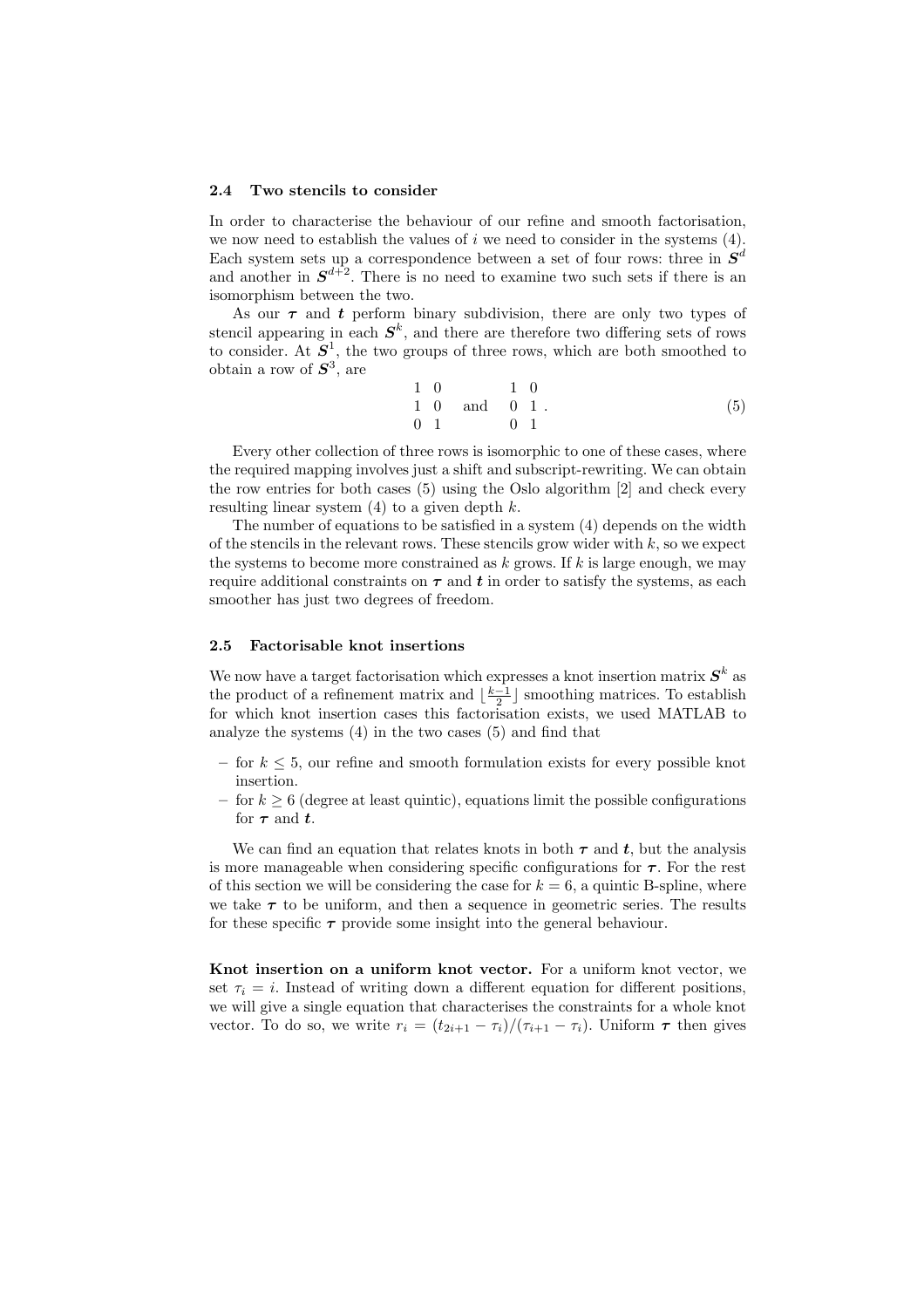$r_i = t_{2i+1} - i$ , and we find that our refine and smooth formulation requires for every i

$$
0 = 4r_i^3 - 3r_i^2(r_{i-1} + 1 + r_{i+1})
$$
  
+  $2r_i(2r_{i-1} + 1 + r_{i-1}r_{i+1}) - r_{i-1}r_{i+1} - 2r_{i-1}$  (6)

Figure 1 shows a contour plot of  $r_{i+1}$  in terms of  $r_{i-1}$  and  $r_i$ . For  $\tau$  and  $t$ to have the format described in Section 1.2, we require  $0 \leq r_{i+1} \leq 1$ . Figure 1 therefore shows the boundary for values of  $r_{i-1}$  and  $r_i$  which lead to viable values for  $r_{i+1}$ . For a refined knot vector with more than 7 knots<sup>3</sup>, we must also consider the equation that constrains  $r_i$ ,  $r_i + 1$  and  $r_i + 2$ , which is identical to (6) with  $i + 1$  for i. In a similar fashion, we can consider the effect of  $r_{i-1}$  and  $r_i$ on  $r_{i-2}$ . The area of possible  $(r_{i-1}, r_i)$  values shrinks, the more knots there are in t.



Fig. 1: The value of  $r_{i+1}$  to produce a knot insertion into a uniform knot vector with a refine and smooth formulation, when constrained by  $r_{i-1}$  and  $r_i$ . The shaded region gives  $0 \leq r_{i+1} \leq 1$  and therefore shows the valid values for  $(r_{i-1}, r_i)$ .

We already know, though, that  $r_i = \frac{1}{2}$  for all i is a refine and smoothfactorisable knot insertion, irrespective of the length of  $t$ . This is uniform knot insertion into a uniform knot vector — exactly Lane-Riesenfeld subdivision [7]. In fact, it is simple to verify from (6) that  $r_i = v$  for all i is also a refine

<sup>&</sup>lt;sup>3</sup> 3 inserted knots and the 4 original uniform knots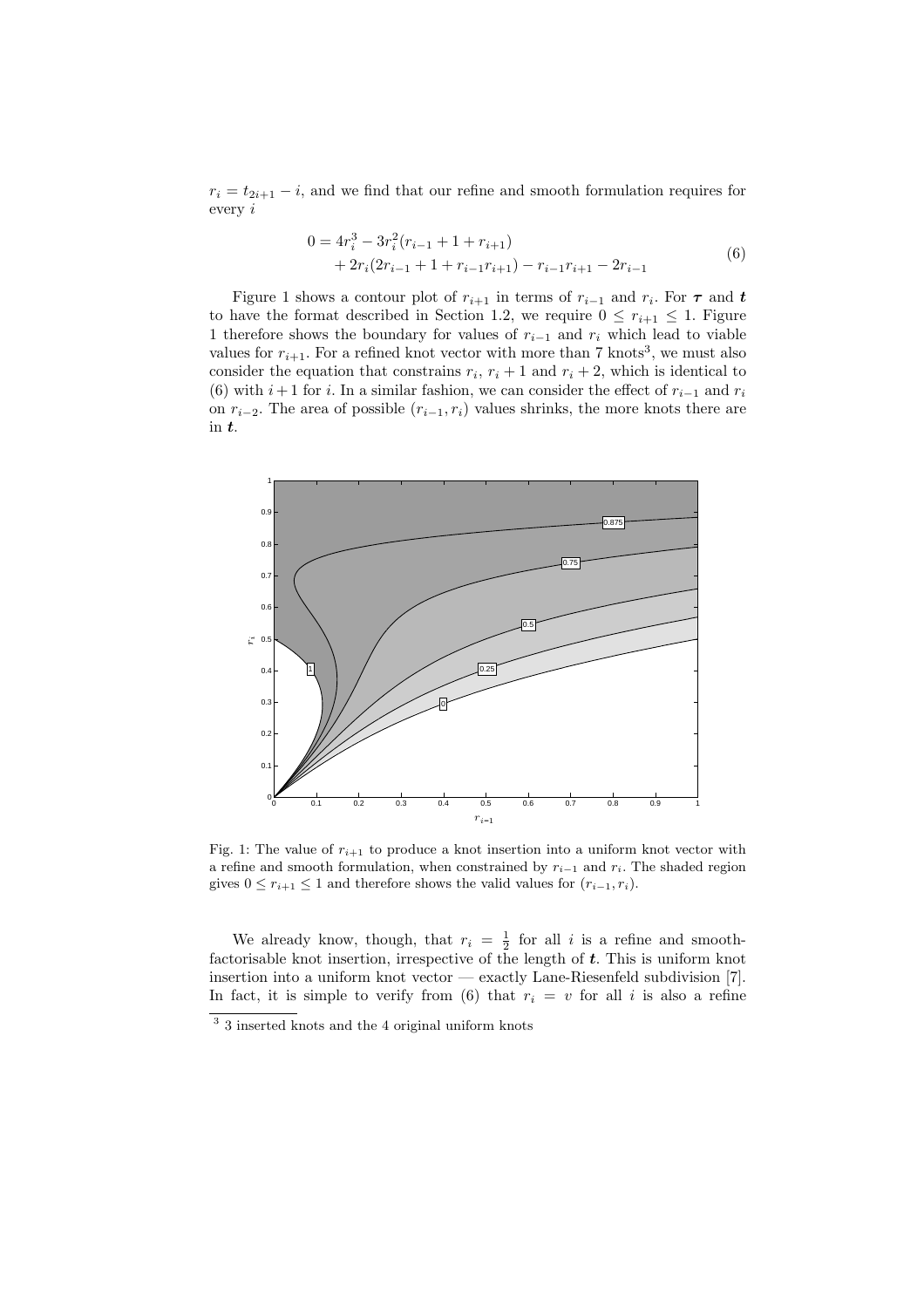and smooth knot insertion that preserves property B, for any  $0 \le v \le 1$ . We conjecture that this will be true for a uniform knot vector at any degree.

Knot insertion on a knot vector in geometric series. We now turn to a knot vector in geometric series with ratio 2, by setting  $\tau_i = 2^i$ . We can still completely characterise the constraints on  $t$  using an equation in terms of the ratios  $r_i$  (now  $r_i = (t_{2i+1}/2^i) - 1$ ), but the equation to be satisfied is not as neat as (6):

$$
0 = 4369r_i^3 - 3r_i^2(91r_{i-1} - 334 + 1456r_{i+1})
$$
  
+  $r_i(22r_{i-1} + 5 - 1008r_{i+1} + 272r_{i-1}r_{i+1}) - 16r_{i-1}r_{i+1} - 5r_{i-1}$  (7)



Fig. 2: The value of  $r_{i-1}$  to produce a knot insertion into a geometric series knot vector with a refine and smooth formulation, when constrained by  $r_i$  and  $r_{i+1}$ 

Figure 2 shows the contour plot of  $r_{i-1}$  in terms of  $r_i$  and  $r_{i+1}$ , as this puts far greater constraints on the possible values of  $(r_i, r_{i+1})$  than the value of  $r_{i+2}$  does. We can see that in the geometric case, the two degrees of freedom in assigning  $(r_i, r_{i+1})$  are nearly reduced to just one, as little deviation is possible away from the solution  $r_i = r_{i+1}$ . However, in a surprising similarity with the uniform case, we can still show that  $r_i = v$  for all i is a refine and smooth knot insertion, for any  $0 \le v \le 1$ , and regardless of the length of  $t$ .

This is immediately useful when inserting into a geometric series knot vector, as we can choose  $v$  such that the refined knot vector is also in geometric series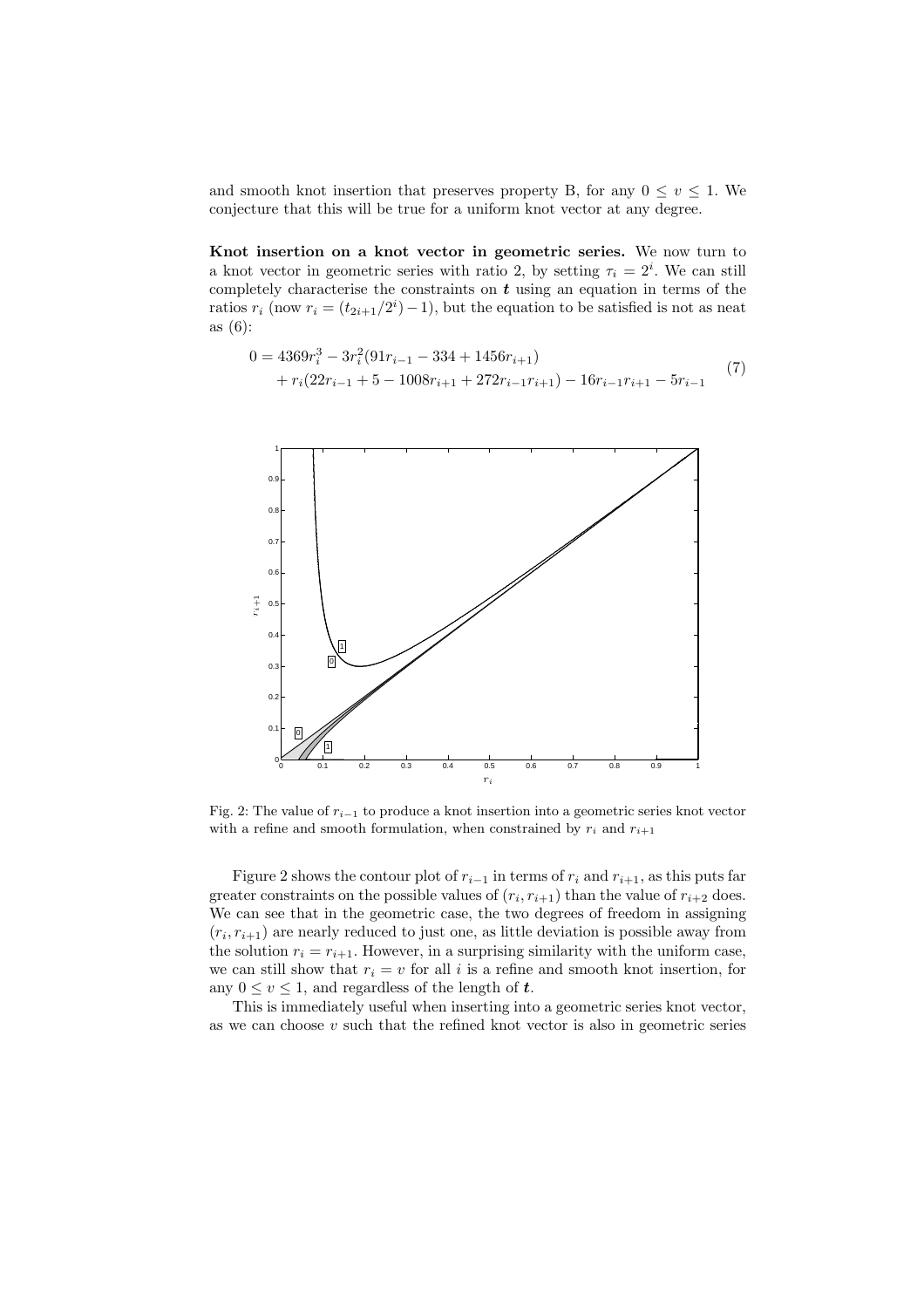(here, we would have  $v =$ √  $(2-1)$ . The refined knot vector can then be mapped onto the original using just scales and shifts in parameter, and so it is possible to subdivide the *refined* knot vector (using refine and smooth) with any  $0 \le v \le 1$ as well. This was first shown by Goldman and Warren [5].

# 3 Bézier End Conditions

These constraints on factorisable knot insertions make our refine and smooth formulation unusable in practice. We consider the general problem again in Section 4, but first we look at the same approach in the light of a different context; that of Bézier end conditions.

If the first and last knots in an otherwise uniform knot-vector have multiplicity of at least the degree of the B-spline, the ends of the curve behave in a very similar way to those of a Bézier curve. The end control point determines the position of the end of the curve, the end two determine the first derivative, the end three the second derivative and so on. In fact if there are no internal knots, the curve is a Bézier curve. Because this scenario is just a particular case of the general non-uniform B-spline, all the properties of affine invariance and containment in the convex hull are retained.



Fig. 3: Cubic limit curves with their control polygons

This nice behaviour should be contrasted with the ways in which subdivision curves are usually terminated;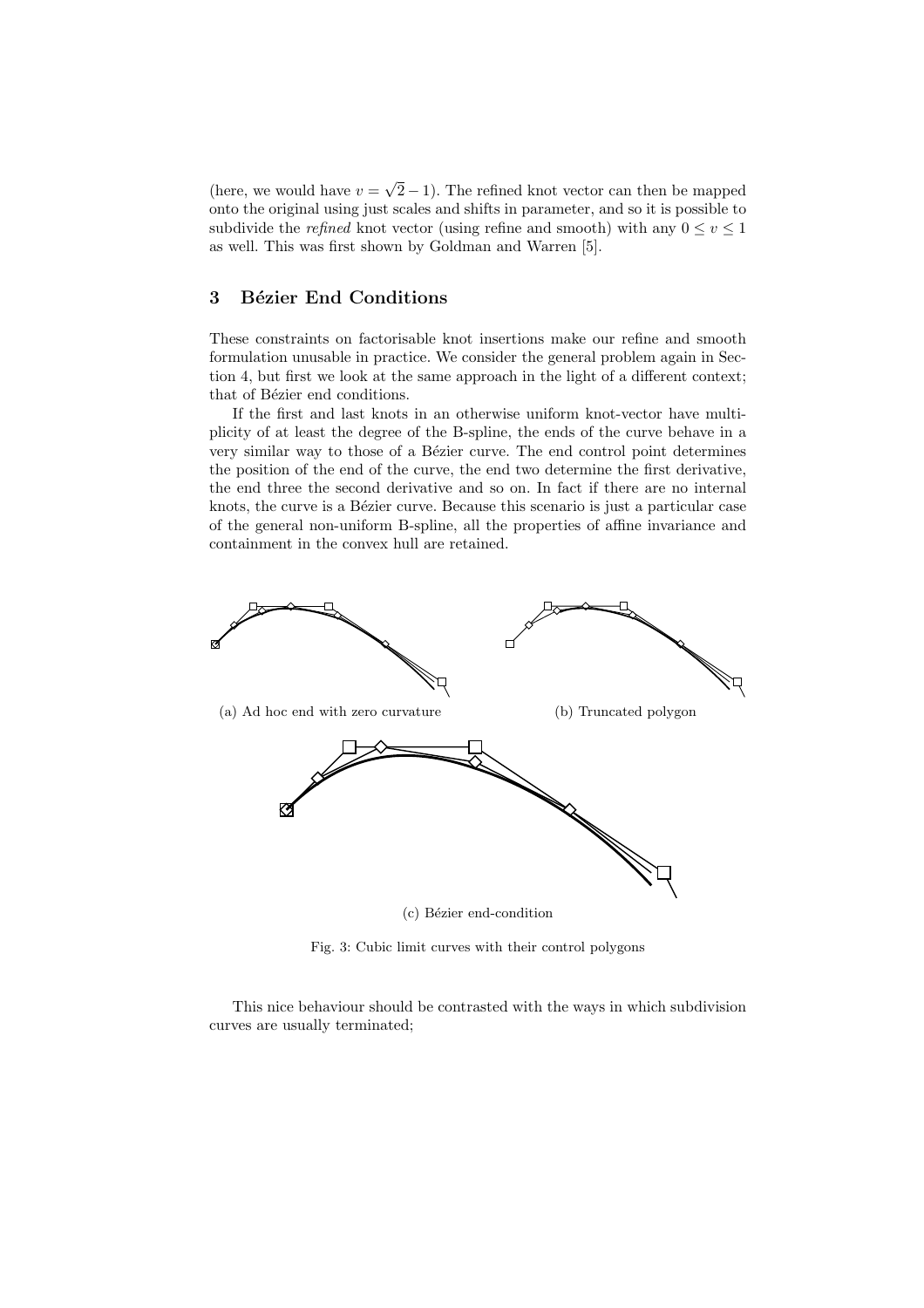- truncation, where the only control points after one refinement are those which are well-defined by the same rules as are used in the interior of the curve. The polygon gets shorter at every refinement, and the end of the limit curve can only be precisely positioned by solving a linear system to determine where the outer control points should be.
- The usual ad hoc fixup, where control points for which the general rules cannot be applied because their antecedents do not exist, are given special rules. In particular in the cubic case, only the end control point after refinement is undefined, and it is typically positioned at the end point before refinement. This enables easy positioning of the end of the limit curve, but results in the second derivative being zero there.

We would like to have a systematic approach which can be used to either build explicit subdivision matrices for Bézier end conditions, or, hopefully, to be just a particular case within the refine and smooth paradigm.

### 3.1 Systematic development

We are looking at setting, for example,  $\tau_i = 0$  for  $i \leq 0$  and  $\tau_i = 2i, t_i = i$  for  $i \geq 1$ . Examples of the resulting  $S^{\bar{k}}$  are given for  $k = 2 \dots 5$  in Fig. 4, and a method for computation of these specific  $S<sup>k</sup>$  is described in [3].



Fig. 4: The knot insertion matrices  $S<sup>k</sup>$  for  $k = 2 \dots 5$  and Bézier end conditions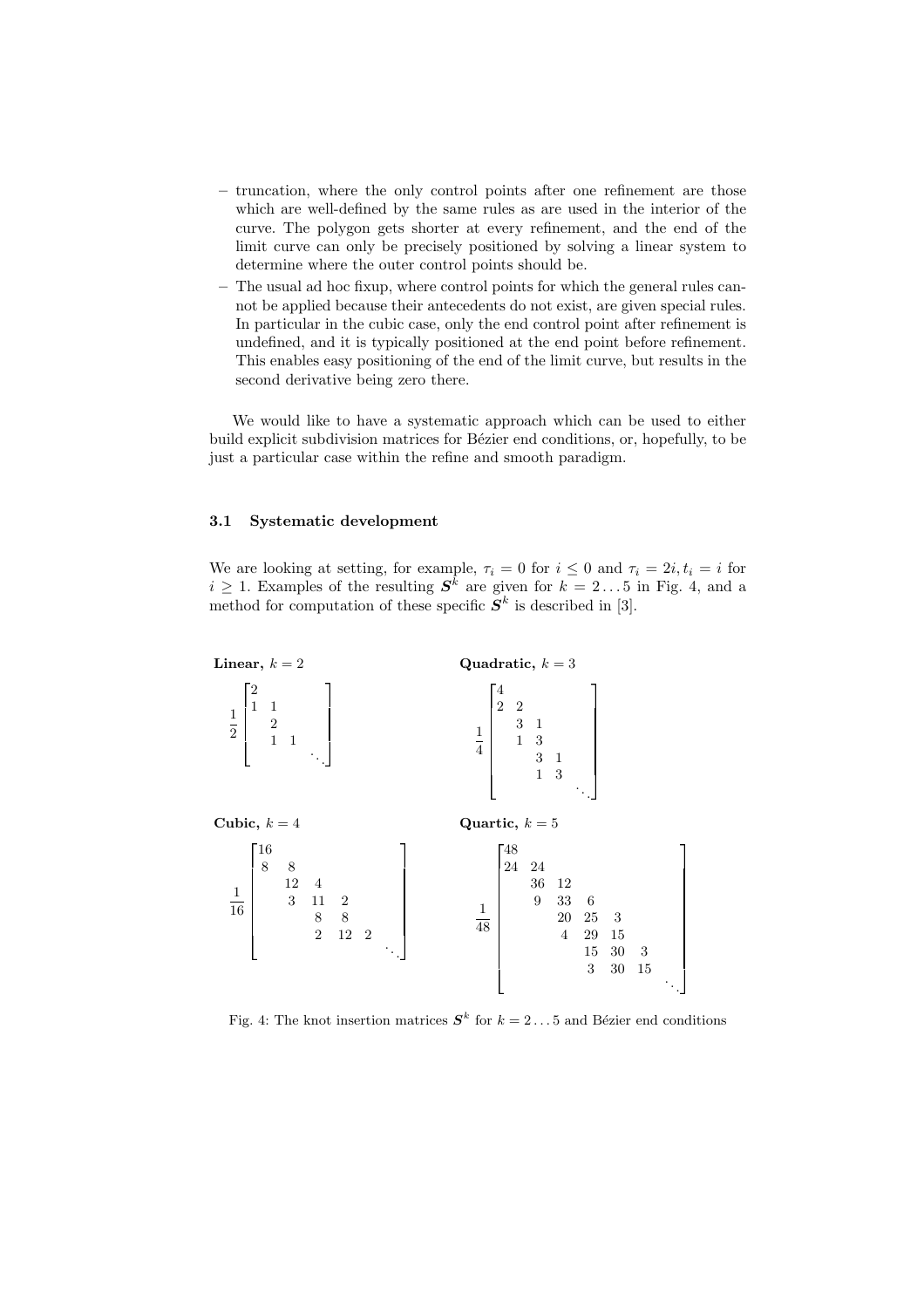In the uniform case (with cyclic data from a closed polygon) we can determine  $S^{k+1}$  from  $S^k$  merely by multiplying by the circulant smoothing matrix



We are interested in seeing whether we can derive  $S^{k+1}$  from  $S^k$  in a similar manner in the Bézier end condition case. For the reasons discussed in Section 1, we would still like the matrix that multiplies  $S<sup>k</sup>$  to have a narrow band. In order to derive this multiplier, we observe three interesting properties from the examples in Fig. 4:

- 1. that the top left  $k \times k$  square of  $S^k$  is identical to the top left corner of  $S^{k+1}$ (remember the global scaling factor on each matrix).
- 2. that beyond the  $(k-1)$ th column the matrix is regular.
- 3. that beyond the  $(2k-4)$ th row the matrix is regular.

The interesting questions are

- whether these matrices can be determined systematically other than by carrying out the full knot insertion process for each degree.
- whether the refine and smooth paradigm, which is so elegant for the implementation of high degree uniform B-splines as subdivision curves, can be extended to cover this case.

Now if  $S^{k+1} = MS^k$  we would expect to be able to derive M from the product  $S^{k+1}(S^k)^{-1}$ , but this is not straightforward. Each of the  $S^k$ s is about twice as high as it is wide, and therefore inversion is not a well defined process. In fact  $M$  has about twice the number of elements as the number of conditions we are trying to satisfy, and so it is heavily underdetermined.

We are actually looking for a sparse structure, and just using, for example, the Penrose pseudo-inverse does not give the sparsity that would make the factorisation useful.

Property 1, above, suggests that the top left corner of  $M$  should be a unit matrix, and that the remainder of the first k−1 rows should be zero. Properties 2 and 3 suggest that beyond the  $(2k-4)$ th row, the pattern of uniform smoothing should be present. The question is what happens in between. We look at a couple of example cases.

|  |  |  |  | Quadratic to Cubic |
|--|--|--|--|--------------------|
|--|--|--|--|--------------------|

| 16 |    |                |                             |        |     | 4 |                               |                |                |                        | 4              |                |   |   |  |
|----|----|----------------|-----------------------------|--------|-----|---|-------------------------------|----------------|----------------|------------------------|----------------|----------------|---|---|--|
| 8  | 8  |                |                             |        |     |   |                               |                |                |                        | $\overline{2}$ | $\overline{2}$ |   |   |  |
|    | 12 | $\overline{4}$ |                             |        |     |   |                               |                |                |                        |                | 3              |   |   |  |
|    | 3  | 11             | $\mathcal{D}_{\mathcal{L}}$ |        | $=$ |   | $-1 \quad 2 \quad -1 \quad 2$ | $\overline{2}$ |                |                        |                |                | 3 |   |  |
|    |    | 8              | 8                           |        |     |   |                               | $\overline{2}$ | $\overline{2}$ |                        |                |                | ച |   |  |
|    |    | $\overline{2}$ | 12 2                        |        |     |   |                               |                |                |                        |                |                |   | 3 |  |
|    |    |                |                             | $\sim$ |     |   |                               |                |                | $\bullet$<br>$\bullet$ |                |                |   |   |  |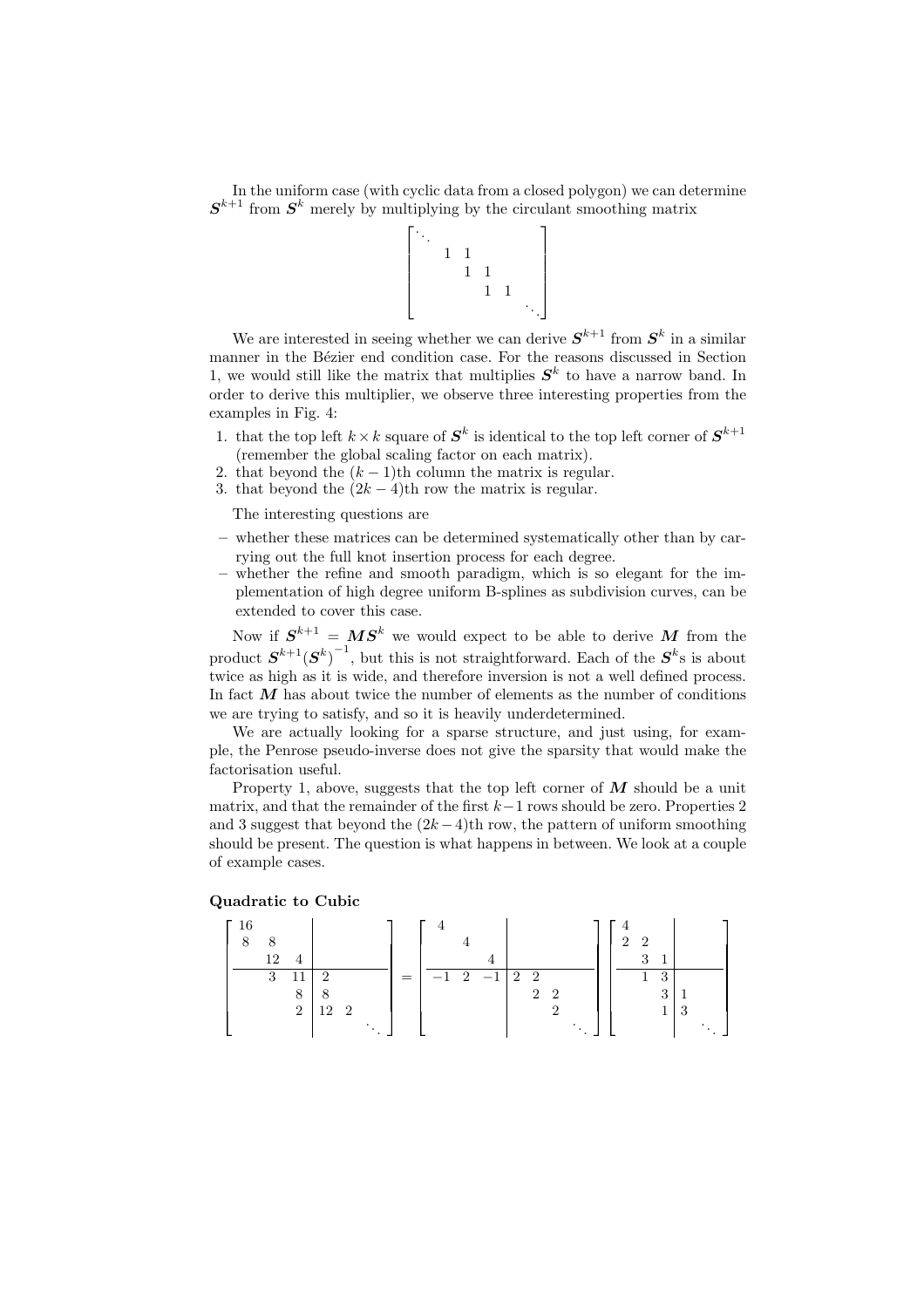Cubic to Quartic



### 3.2 The need for a different approach

For Bézier end conditions, the matrix  $M$  by which we multiply the order  $k$ subdivision matrix to get the order  $k + 1$  subdivision matrix does not appear to have a derivable narrow band in the region where the two kinds of regularity meet. These  $M$  matrices are therefore performing non-local operations, and so are not useful in the way described in Section 1.

For the property-B-preserving general case explored in Section 2, the result is even worse. Although we can enforce local smoothing operations (property C), we must pay for the privilege on two counts. Firstly, we create **knot dependencies**; in the quintic case, positioning two inserted knots determines every other inserted knot. Secondly, the resulting structure is restricted; not all knot insertions are factorisable in this way.

We want the position of inserted knots to be a design decision, influenced by factors such as convergence to uniformity. Instead we have a system where the knot insertion machinery prescribes the position of inserted knots, and this is not a viable route for further investigation.

## 4 Schaefer's Knot Insertion Algorithm

The work of Goldman and Schaefer [4] throws new light on these results by showing the impact of retaining property B described in Section 2. In this section,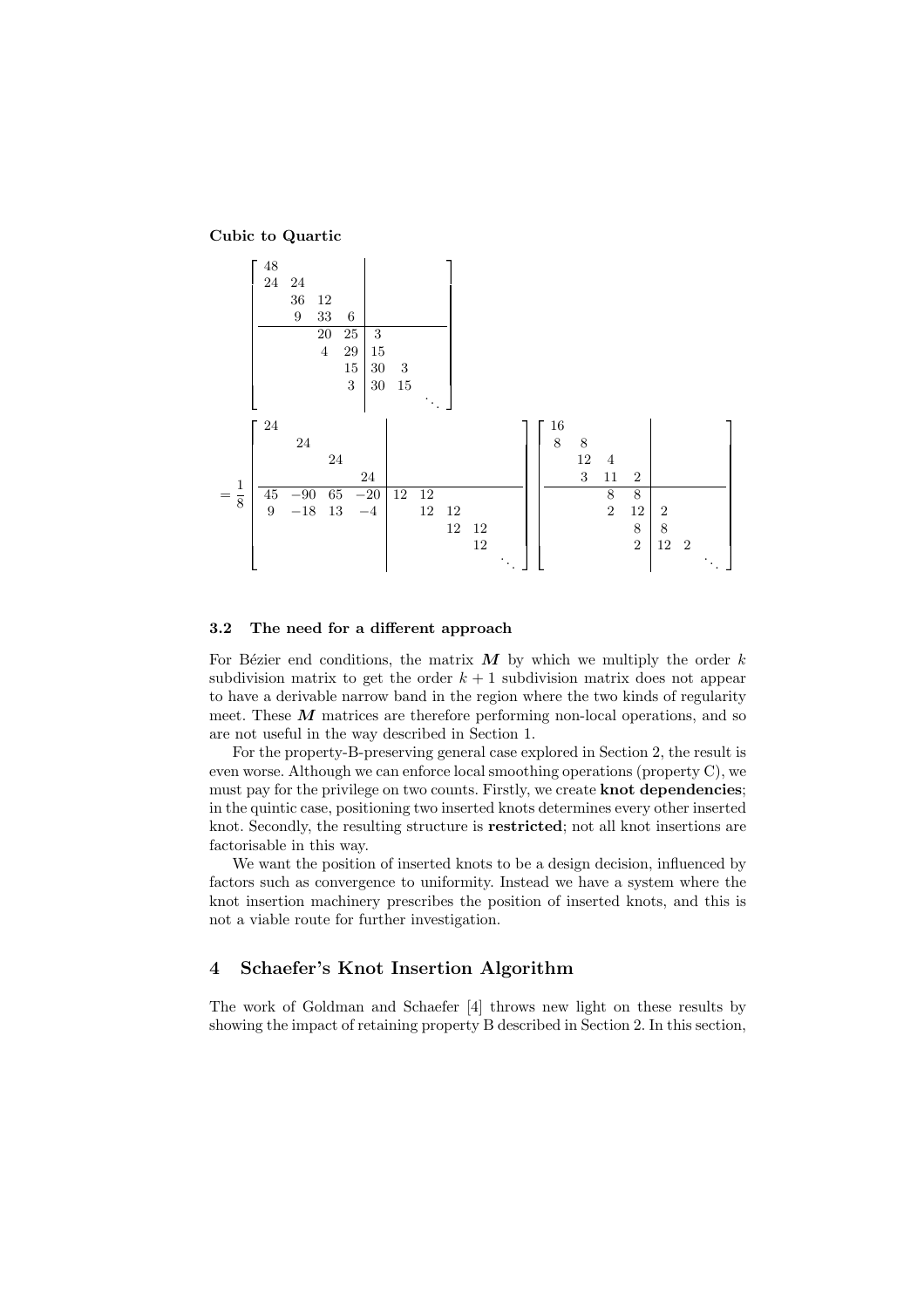we describe *Schaefer's knot insertion* algorithm, which constructs an analogue of the Lane-Riesenfeld algorithm for arbitrary knot vectors without suffering from the restrictions, loss of locality or knot dependencies seen in Sections 2 and 3. The algorithm achieves this by seeking to maintain only properties A and C of uniform refine and smooth in the non-uniform context.

Schaefer's algorithm has a direct blossoming [9] proof and derivation. It is best illustrated using diagrams of the following format (this example is for a quadratic spline):



This diagram represents the affine combination of blossoms

$$
f(\alpha, t_2) = \frac{t_3 - \alpha}{t_3 - t_1} f(t_1, t_2) + \frac{\alpha - t_1}{t_3 - t_1} f(t_2, t_3)
$$
\n(8)

We recall that B-spline control points are given by blossoms of the form  $f(\tau_i, \ldots, \tau_{i+k-2})$  for adjacent knots. Within this scheme, linear Lane-Riesenfeld subdivision is represented by the diagram



Blossoms are repeated at the bottom level of the diagram, as duplicating control points is the first step in Lane-Riesenfeld refine and smooth. The following diagram subsequently employs two smoothing steps, for quadratic Lane-Riesenfeld subdivision:



At the top level of the diagram, blossoms are produced with adjacent knots in a refined knot vector, with half the spacing of the original knots.

In both the linear and quadratic cases, Lane-Riesenfeld subdivision can be extended to non-uniform knot vectors simply by substituting the non-uniform values into the blossom diagrams above. For degree greater than quadratic, how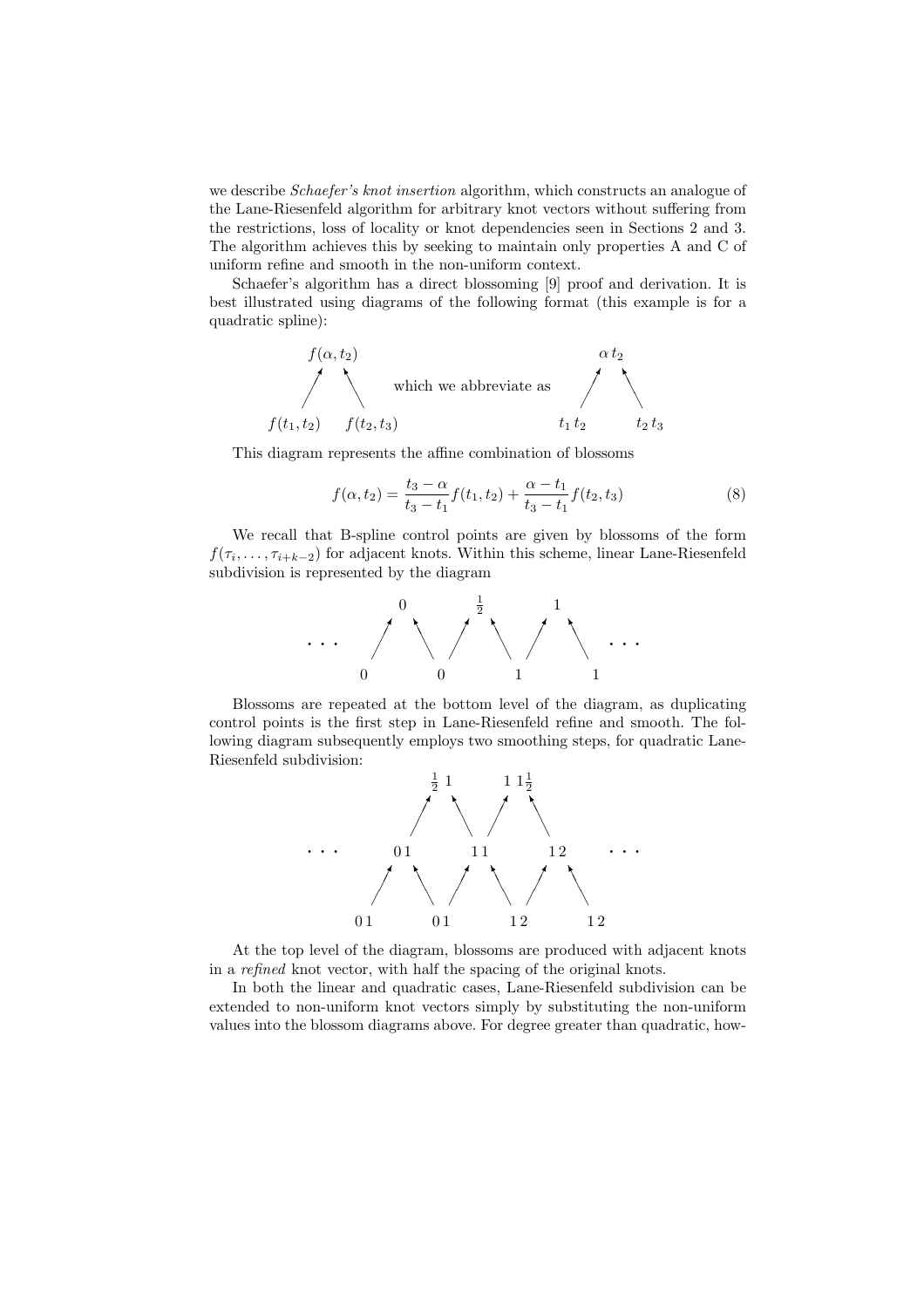ever, it becomes hard to prove properties of Lane-Riesenfeld refine and smooth with these diagrams. Schaefer's knot insertion, by contrast, can be readily proved with blossoming diagrams for arbitrary degree. This is the diagram which represents Schaefer's knot insertion for quadratics:



There are several important properties of Schaefer's knot insertion factorisation:

- Knots are inserted "as soon as possible". The Lane-Riesenfeld algorithm calculates all the required points in the final smoothing step, whereas Schaefer's algorithm calculates half the points in the penultimate smoothing, and the remaining half in the final step.
- Half of the affine combinations in any given row simply select one of the blossoms from the row below. In this sense, Schaefer's knot insertion is faster than Lane-Riesenfeld, as it only performs half the work.
- Schaefer's knot insertion does not specialise to the Lane-Riesenfeld construction in the case where knot spacings are uniform. Goldman [4] presents two algorithms for cubic knot insertion which do have this property, but have not been extended to general degree.
- The central blossom value in the above diagram could equally have been  $\tau_1 t_3$ , and Schaefer's algorithm makes an arbitrary choice between these two asymmetric options.

A final property of Schaefer's algorithm, which is attractive for the sake of understanding, is that the diagram representing the cubic algorithm is readily derived from the quadratic diagram by simply appending blossom arguments. To make this clear, here is the diagram for the cubic case:

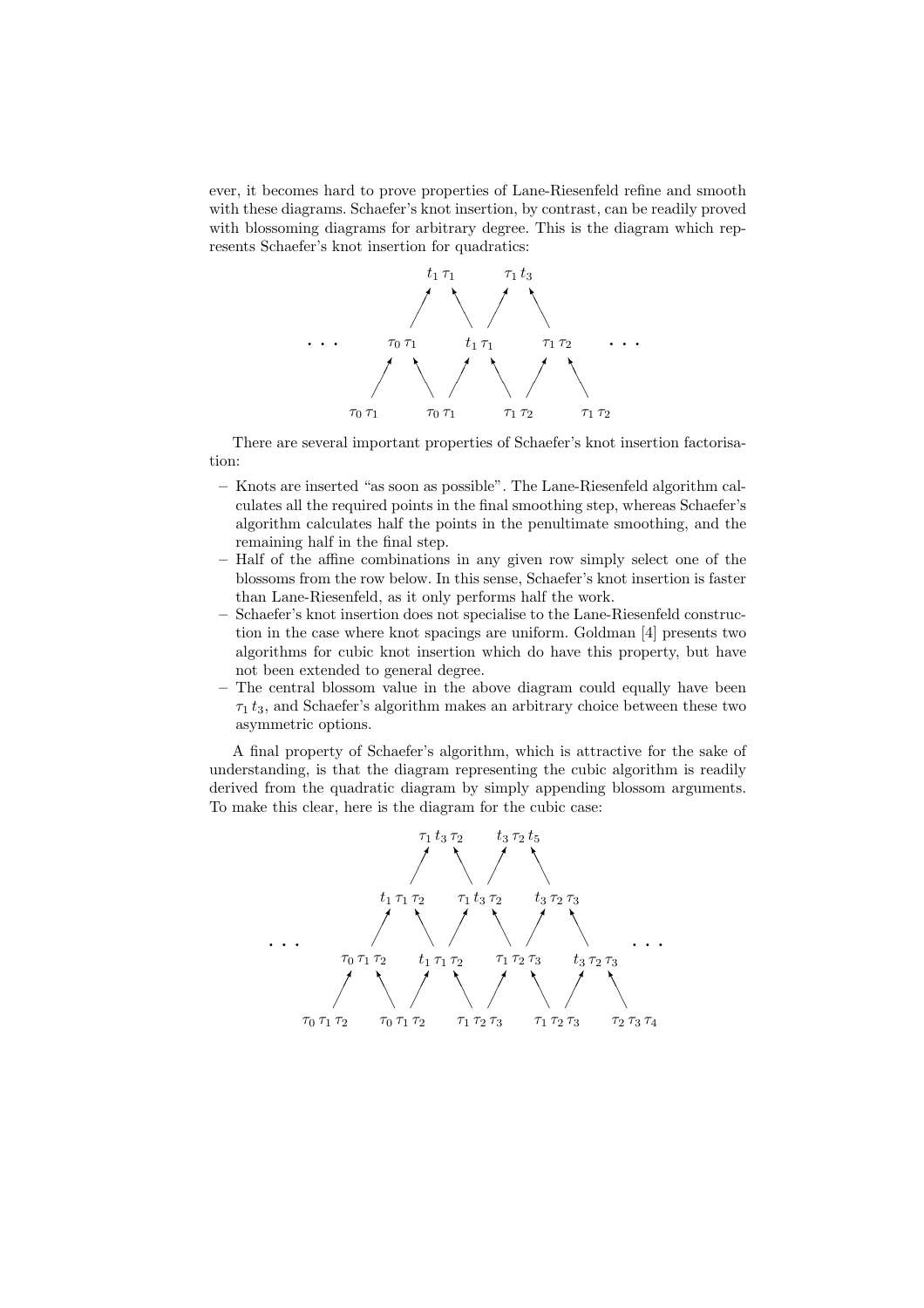## 5 A Factorisation for Bézier End Conditions

We can now apply Schaefer's algorithm from Section 4 to the Bézier end conditions considered in Section 3. This illustrates that Schaefer's algorithm provides a framework for implementing subdivision curves and surfaces, with Bézier end conditions, using a refine and smooth method. Here we provide the factorisations for linear, quadratic and cubic curves. Since Schaefer's algorithm does not reduce to Lane-Riesenfeld for uniform knots, the smoothing matrices do not compute arithmetic means in the regular regions.

### Linear

$$
\frac{1}{2} \begin{bmatrix} 2 & & \\ 1 & 1 & \\ & 2 & \\ & & 1 & 1 \end{bmatrix} = \frac{1}{2} \begin{bmatrix} 0 & 2 & & \\ & 1 & 1 & \\ & & 0 & 2 \\ & & & 1 & 1 \end{bmatrix} \begin{bmatrix} 1 & & \\ 1 & & \\ & 1 & \\ & & 1 & \\ & & & 1 \end{bmatrix}
$$

# Quadratic

$$
\frac{1}{4} \begin{bmatrix} 4 & & & & \\ 2 & 2 & & & \\ & 3 & 1 & & \\ & & 1 & 3 & \\ & & & 3 & 1 \\ & & & & 1 & 3 \end{bmatrix} = \frac{1}{6} \begin{bmatrix} 0 & 6 & & & & \\ & 3 & 3 & & & \\ & & 0 & 6 & & \\ & & & 2 & 4 & \\ & & & & 2 & 4 \end{bmatrix} \begin{bmatrix} 0 & 4 & & & & \\ & 4 & 0 & & & & \\ & & 0 & 4 & & & \\ & & & 3 & 1 & & \\ & & & & 0 & 4 & \\ & & & & & 0 & 4 \end{bmatrix} \begin{bmatrix} 1 & & & & & \\ 1 & & & & & & \\ & 1 & & & & & \\ & & 1 & & & & \\ & & & & 1 & & \\ & & & & & 1 & \\ & & & & & & 1 \end{bmatrix}
$$

Cubic

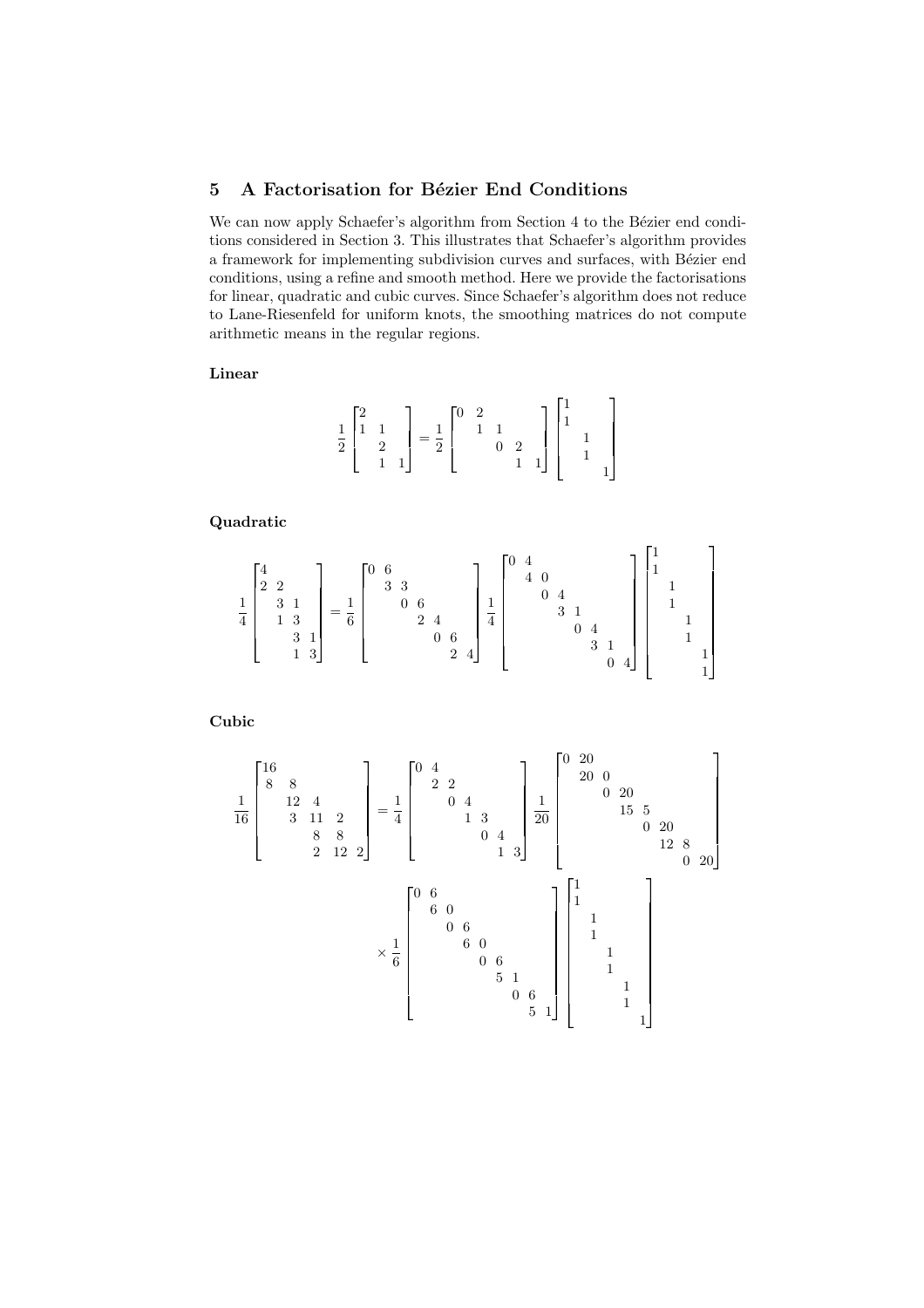

Figure 5 shows this factorisation in one direction of a tensor-product application of Schaefer's algorithm. The orthogonal direction uses the factorisation for uniform subdivision.

Fig. 5: A non-uniform bicubic subdivision step using Schaefer's algorithm. The lefthand edge has a Bézier end condition

# 6 Conclusions

- A refine and smooth factorisation of knot insertion matrices is useful for implementation, and may prove a useful step towards non-uniform subdivision schemes of general degree.
- The definition of "refine and smooth factorisation" can make a marked difference to what is possible and what the factorisation looks like.
- Schaefer's algorithm performs non-uniform knot insertion for any degree, using a refine and smooth factorisation, and is easily derived using blossoming. The factorisation may prove useful conceptually as well as in implementation, and merits further investigation.